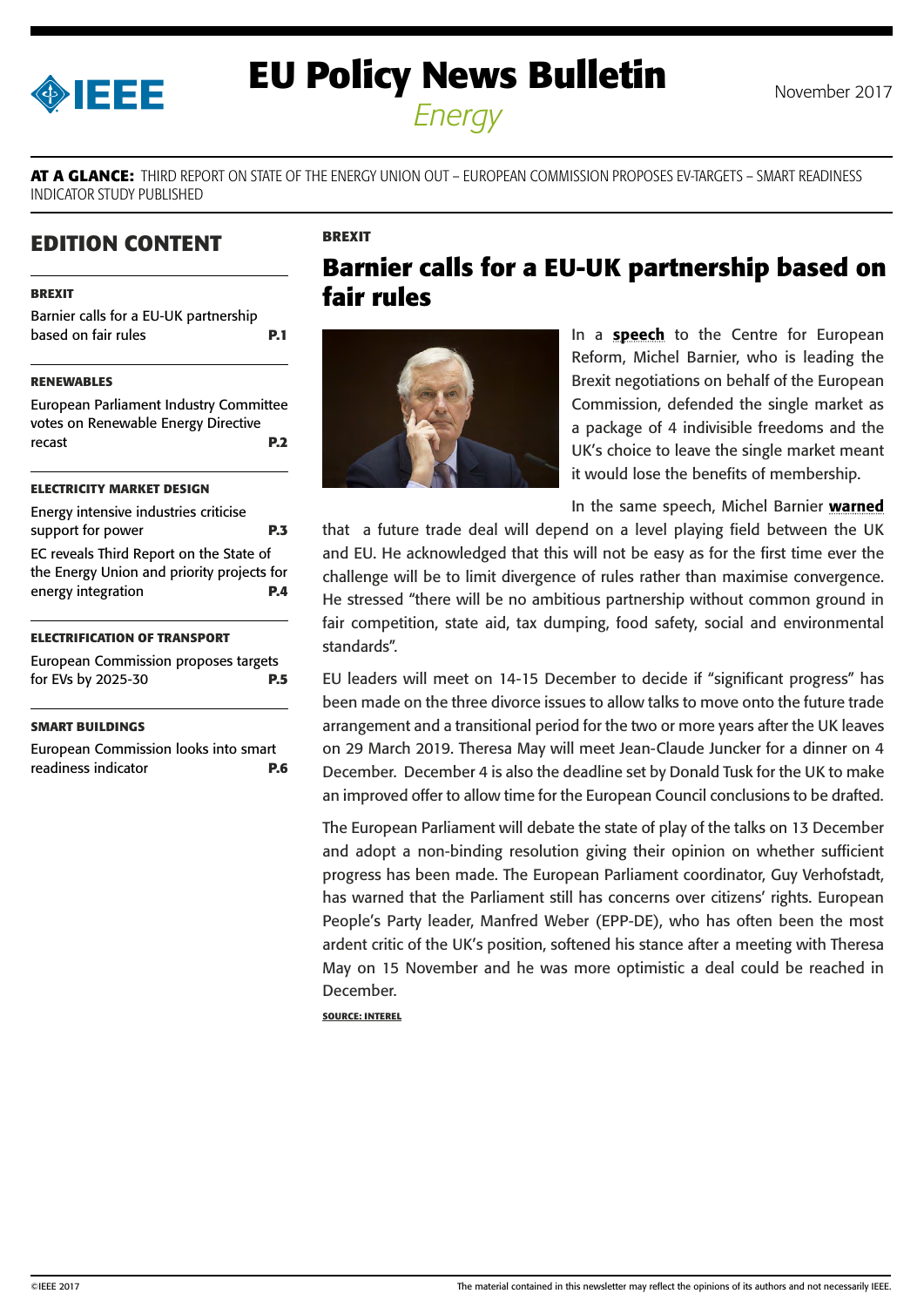### <span id="page-1-0"></span>**[BREXIT](#page-0-0)**

[Barnier calls for a EU-UK partnership](#page-0-0)  [based on fair rules](#page-0-0) **P.1** 

### **RENEWABLES**

European Parliament Industry Committee votes on Renewable Energy Directive recast **P.2**

# **[ELECTRICITY MARKET DESIGN](#page-2-0)**

| Energy intensive industries criticise                                                 |            |
|---------------------------------------------------------------------------------------|------------|
| support for power                                                                     | <b>P.3</b> |
| EC reveals Third Report on the State of<br>the Energy Union and priority projects for |            |
| energy integration                                                                    | <b>P.4</b> |
|                                                                                       |            |

#### **[ELECTRIFICATION OF TRANSPORT](#page-4-0)**

[European Commission proposes targets](#page-4-0)  [for EVs by 2025-30](#page-4-0) **P.5**

### **[SMART BUILDINGS](#page-5-0)**

[European Commission looks into smart](#page-5-0)  [readiness indicator](#page-5-0) **P.6**

#### **RENEWABLES**

# **European Parliament Industry Committee votes on Renewable Energy Directive recast**



By voting on the Renewable Energy Directive at the end of the month, the European Parliament's industry and energy committee agreed that 35% of energy consumed in the EU should come from renewable sources by 2030.

The author of the report, the Spanish social democrat José Blanco López, immediately called on all political groups to back the report in a full plenary vote early 2018, warning of an "arduous road ahead" in talks with the EU Council. "The alarm bells are ringing," he said.

According to recently released documents, the Council is still considering backing a 27% target proposed by the European Commission a year ago as it finalises its own position on post-2020 reforms to the legislation ahead of a vote slated for 18 December.

**SOURCE: ENDS EUROPE**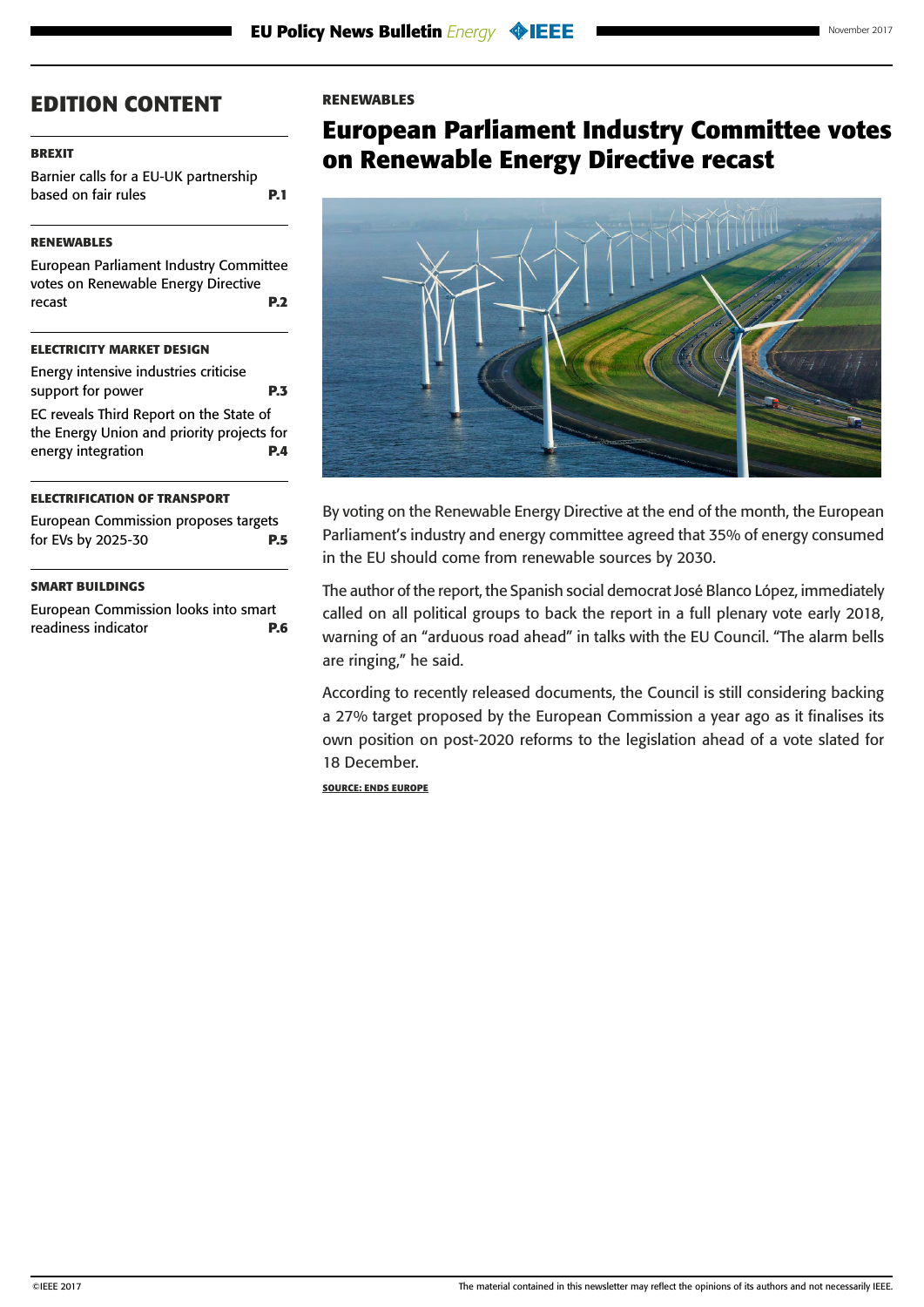### <span id="page-2-0"></span>**[BREXIT](#page-0-0)**

[Barnier calls for a EU-UK partnership](#page-0-0)  [based on fair rules](#page-0-0) **P.1** 

# **[RENEWABLES](#page-1-0)**

[European Parliament Industry Committee](#page-1-0)  [votes on Renewable Energy Directive](#page-1-0)  [recast](#page-1-0) **P.2**

# **ELECTRICITY MARKET DESIGN**

| Energy intensive industries criticise                                                 |            |
|---------------------------------------------------------------------------------------|------------|
| support for power                                                                     | <b>P.3</b> |
| EC reveals Third Report on the State of<br>the Energy Union and priority projects for |            |
| energy integration                                                                    | <b>P.4</b> |
|                                                                                       |            |

#### **[ELECTRIFICATION OF TRANSPORT](#page-4-0)**

[European Commission proposes targets](#page-4-0)  [for EVs by 2025-30](#page-4-0) **P.5**

#### **[SMART BUILDINGS](#page-5-0)**

[European Commission looks into smart](#page-5-0)  [readiness indicator](#page-5-0) **P.6**

#### **ELECTRICITY MARKET DESIGN**

# **Energy intensive industries criticise support for power**



Energy intensive industries urged EU lawmakers to minimise subsidies to both conventional and renewable forms of power generation. In a [joint statement](https://cembureau.eu/media/1674/call-from-the-alliance-of-energy-intensive-industries-to-safeguard-the-competitiveness-dimension-of-the-energy-union-final.pdf) they also argue that efforts to boost energy efficiency should focus on buildings rather than industry, in a joint statement issued ahead of key votes and negotiations in Brussels.

Capacity mechanisms, where conventional power plants receive state support to remain on standby to cover periods of high demand from users and low output from renewable sources, should be implemented only for a limited time if at all, the statement reads.

The European Commission strongly opposes such schemes. In **[proposals](https://ec.europa.eu/energy/sites/ener/files/documents/1_en_act_part1_v7_864.pdf)** to reform electricity market rules, it has called for an emissions performance standard that would disqualify coal plants from such schemes.

The European Parliament's industry and energy committee is due to vote on adopting a [draft position](http://www.europarl.europa.eu/sides/getDoc.do?pubRef=-//EP//NONSGML+REPORT+A8-2017-0056+0+DOC+PDF+V0//EN) on the proposal on 11 December. **SOURCE: ENDS EUROPE**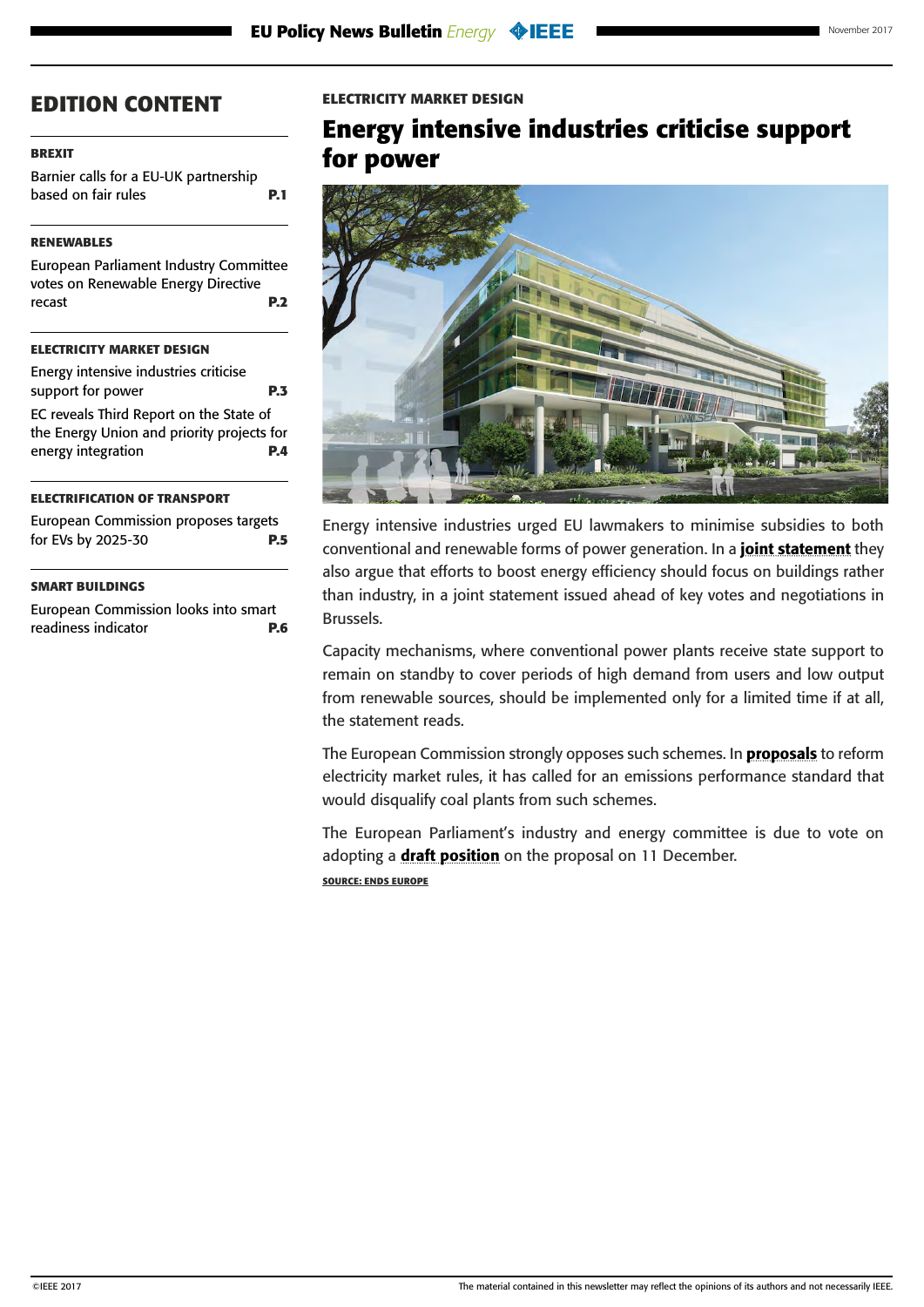#### <span id="page-3-0"></span>**[BREXIT](#page-0-0)**

[Barnier calls for a EU-UK partnership](#page-0-0)  [based on fair rules](#page-0-0) **P.1** 

#### **[RENEWABLES](#page-1-0)**

[European Parliament Industry Committee](#page-1-0)  [votes on Renewable Energy Directive](#page-1-0)  [recast](#page-1-0) **P.2**

#### **[ELECTRICITY MARKET DESIGN](#page-2-0)**

[Energy intensive industries criticise](#page-2-0)  [support for power](#page-2-0) **P.3** EC reveals Third Report on the State of the Energy Union and priority projects for energy integration **P.4**

#### **[ELECTRIFICATION OF TRANSPORT](#page-4-0)**

[European Commission proposes targets](#page-4-0)  [for EVs by 2025-30](#page-4-0) **P.5**

#### **[SMART BUILDINGS](#page-5-0)**

[European Commission looks into smart](#page-5-0)  [readiness indicator](#page-5-0) **P.6**

# **EC reveals Third Report on the State of the Energy Union and priority projects for energy integration**



This month the European Commission announced a list of "projects of common interest" (PCI), eligible for EU funding and support. The list contains projects including 110 electricity and smart grid, 53 gas and oil, mostly cross-border projects designed to improve the integrated internal energy market.

The PCIs were announced as part of the Third Report on the State of the Energy **[Union](https://ec.europa.eu/commission/sites/beta-political/files/third-report-state-energy-union_en.pdf)**. According to the report, the EU was on track to implement the project and deliver jobs, growth and investment. Enabling actions, it said, were being put in place to support the clean energy transition.

The shift to electricity is intended to help integration and transmission of renewable energy as well as increased grid resilience and security.

Commissioner for climate and energy Miguel Arias Cañete said the list showed the Commission was orienting infrastructure policy more "towards the needs of the clean energy transition".

Earlier this month he said there would be a "big shift" to electricity but some gas projects were still "essential to a diversified gas market".

Environmental campaigners disputed the Commission's claim to have shifted away from gas. In a joint statement, **[seven NGOs](https://www.foodandwatereurope.org/pressreleases/despite-commission-promise-new-list-of-energy-infrastructure-projects-of-common-interest-prioritises-climate-wrecking-fossil-gas/)** said officials had "clustered" multiple gas projects together, and that the list in fact included around 90 gas projects, more than in 2015.

The European Parliament has two months to object to the list, and the next one will be published in 2019.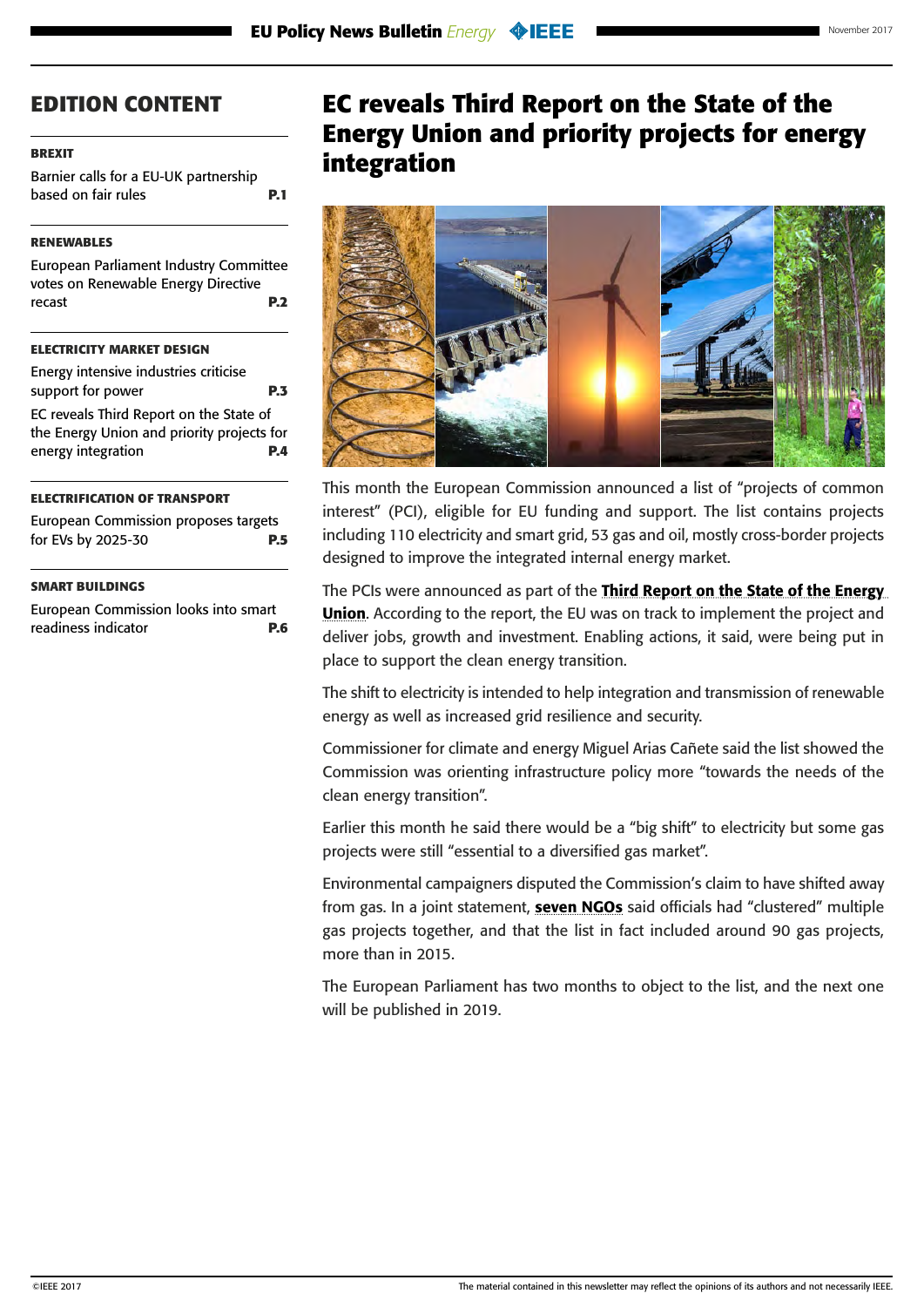### <span id="page-4-0"></span>**[BREXIT](#page-0-0)**

[Barnier calls for a EU-UK partnership](#page-0-0)  [based on fair rules](#page-0-0) **P.1** 

# **[RENEWABLES](#page-1-0)**

[European Parliament Industry Committee](#page-1-0)  [votes on Renewable Energy Directive](#page-1-0)  [recast](#page-1-0) **P.2**

# **[ELECTRICITY MARKET DESIGN](#page-2-0)**

| support for power<br><b>P.3</b>                                                       |            |
|---------------------------------------------------------------------------------------|------------|
| EC reveals Third Report on the State of<br>the Energy Union and priority projects for |            |
| energy integration                                                                    | <b>P.4</b> |

#### **ELECTRIFICATION OF TRANSPORT**

European Commission proposes targets for EVs by 2025-30 **P.5**

### **[SMART BUILDINGS](#page-5-0)**

[European Commission looks into smart](#page-5-0)  [readiness indicator](#page-5-0) **P.6**

### **ELECTRIFICATION OF TRANSPORT**

# **European Commission proposes targets for EVs by 2025-30**



The European Commission proposed more stringent CO2 standards for cars and vans earlier this month, obliging car manufacturers to reach a -15% by 2025 and a -30% by 2030 in CO2 emissions. The Commission also wants to trigger the European car industry to produce more EVs, and foresees an incentive scheme in its proposal: rather than a production quota to boost the production of electric and other clean vehicles, carmakers who exceed aspirational targets for the ratio of EVs in annual production will be granted partial exemptions to the emissions standards to their conventional vehicles. Carmakers achieving a share of EVs which is higher than the proposed benchmark level of 15% in 2025 and 30% in 2030, will be rewarded in the form of a less strict CO2 target. No penalties are foreseen for not reaching the EV target.

**SOURCE: DODS + INTEREL**